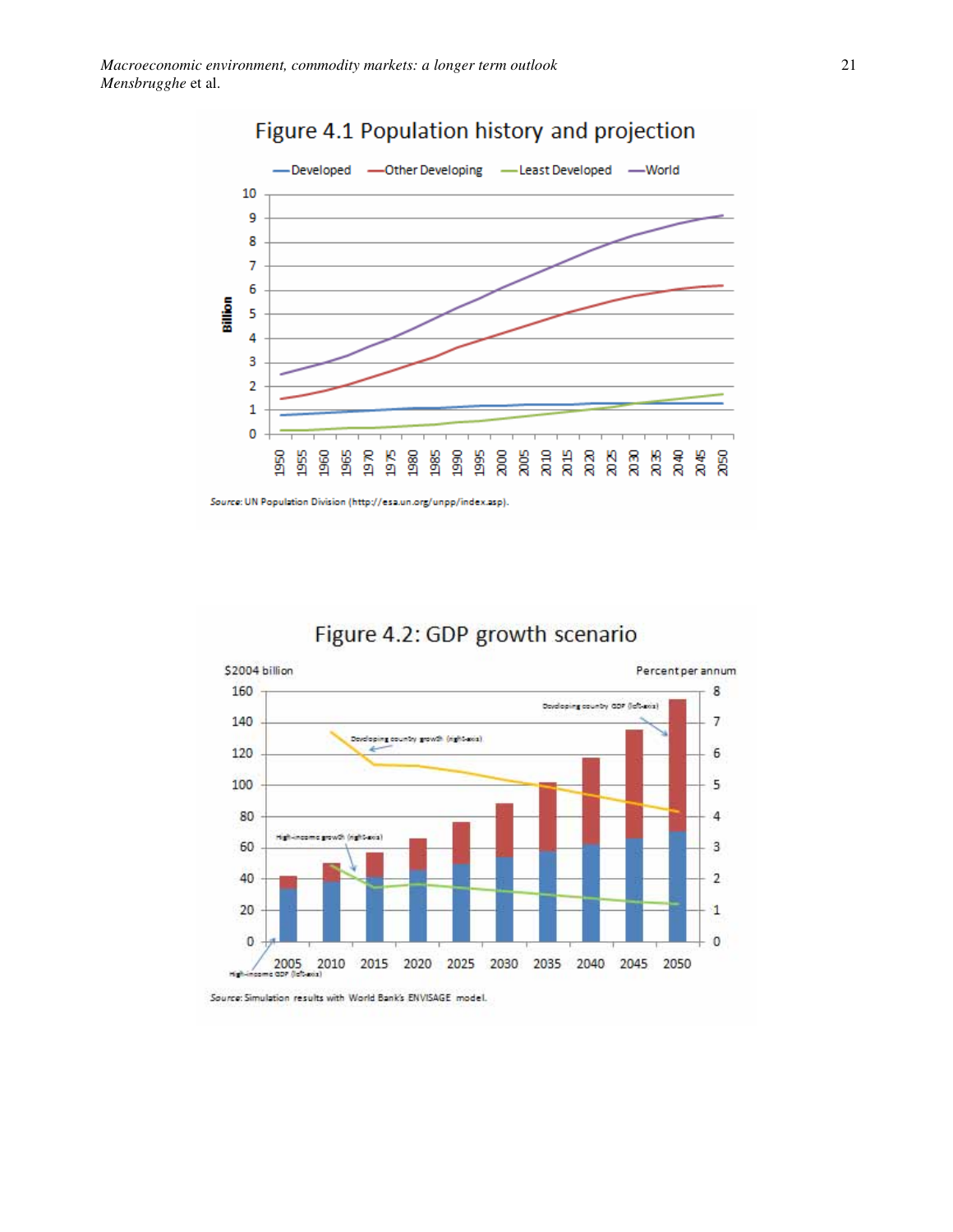

Figure 4.3: Land under cultivation and potentially suitable

#### Figure 4.4: World agricultural prices are sensitive to productivity assumptions



Source: Simulation results with World Bank's ENVISAGE model.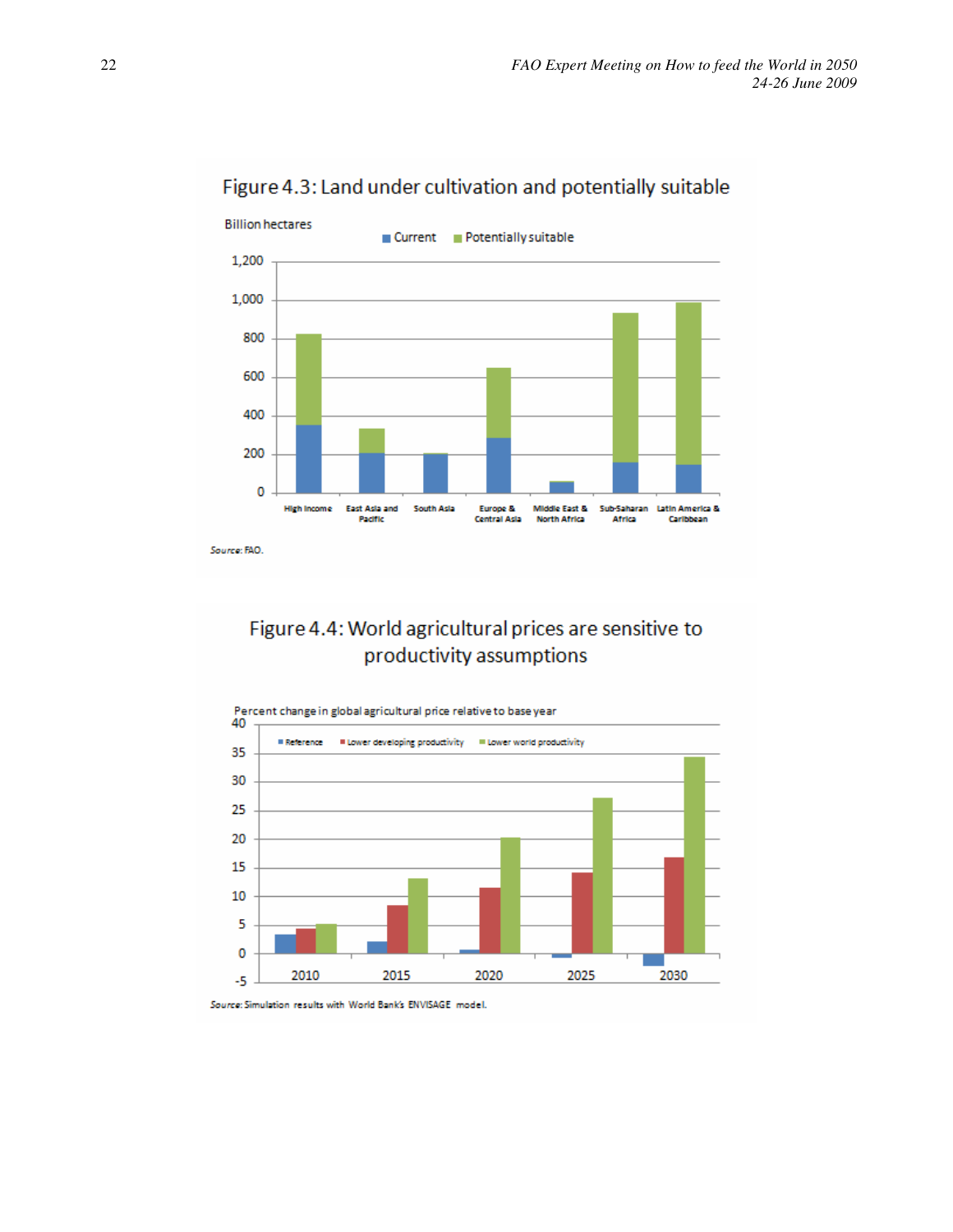#### Figure 4.5: Net agricultural trade could change substantially for some regions



Source: Simulation results with World Bank's ENVISAGE model.

## Figure 4.6: Potential impact on agricultural production due to climate change-without carbon fertilization effect

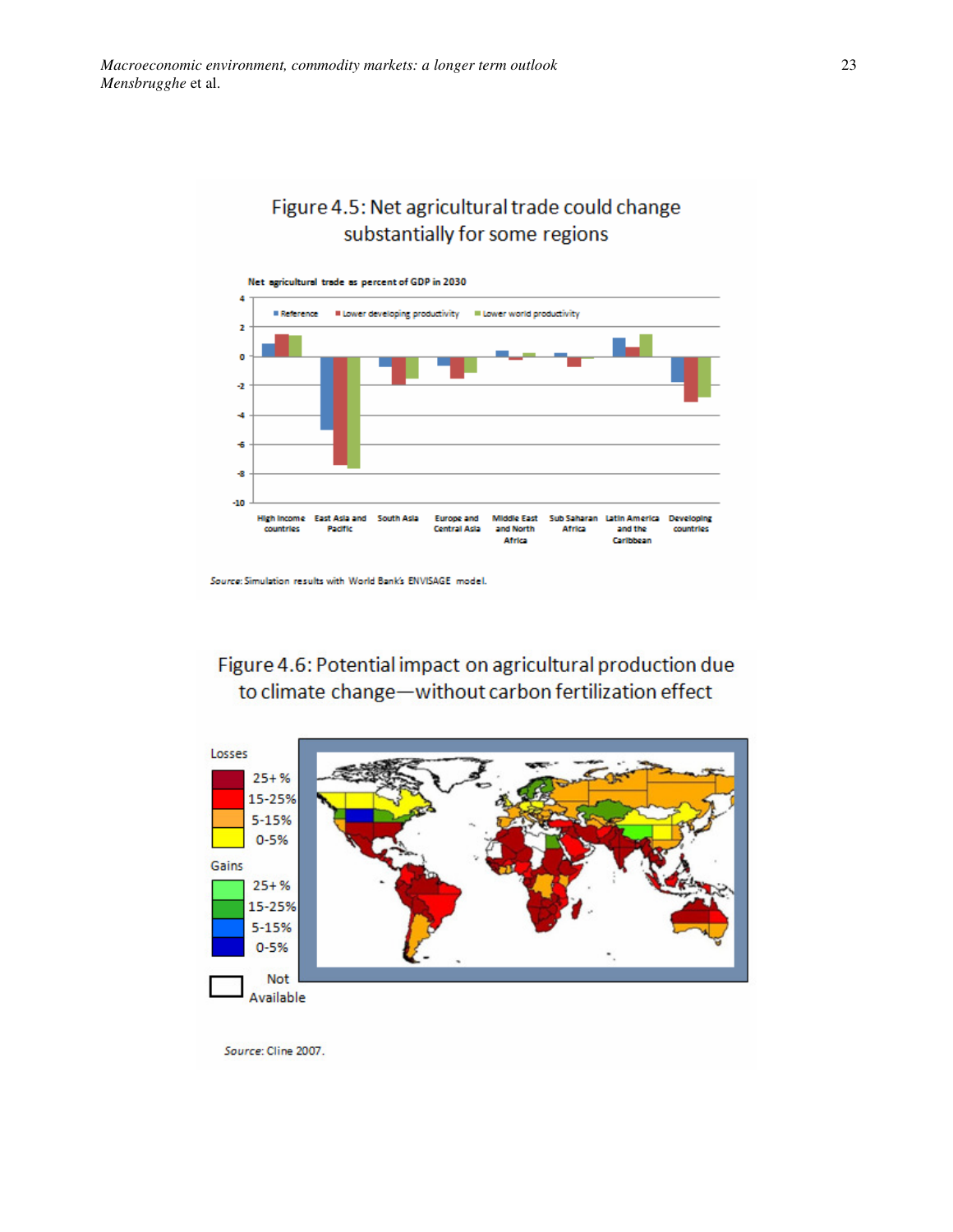

# Figure 4.7: Concentration and temperature in

Source: Simulation results with World Bank's ENVISAGE model.

Figure 4.8: Potential impact of climate change

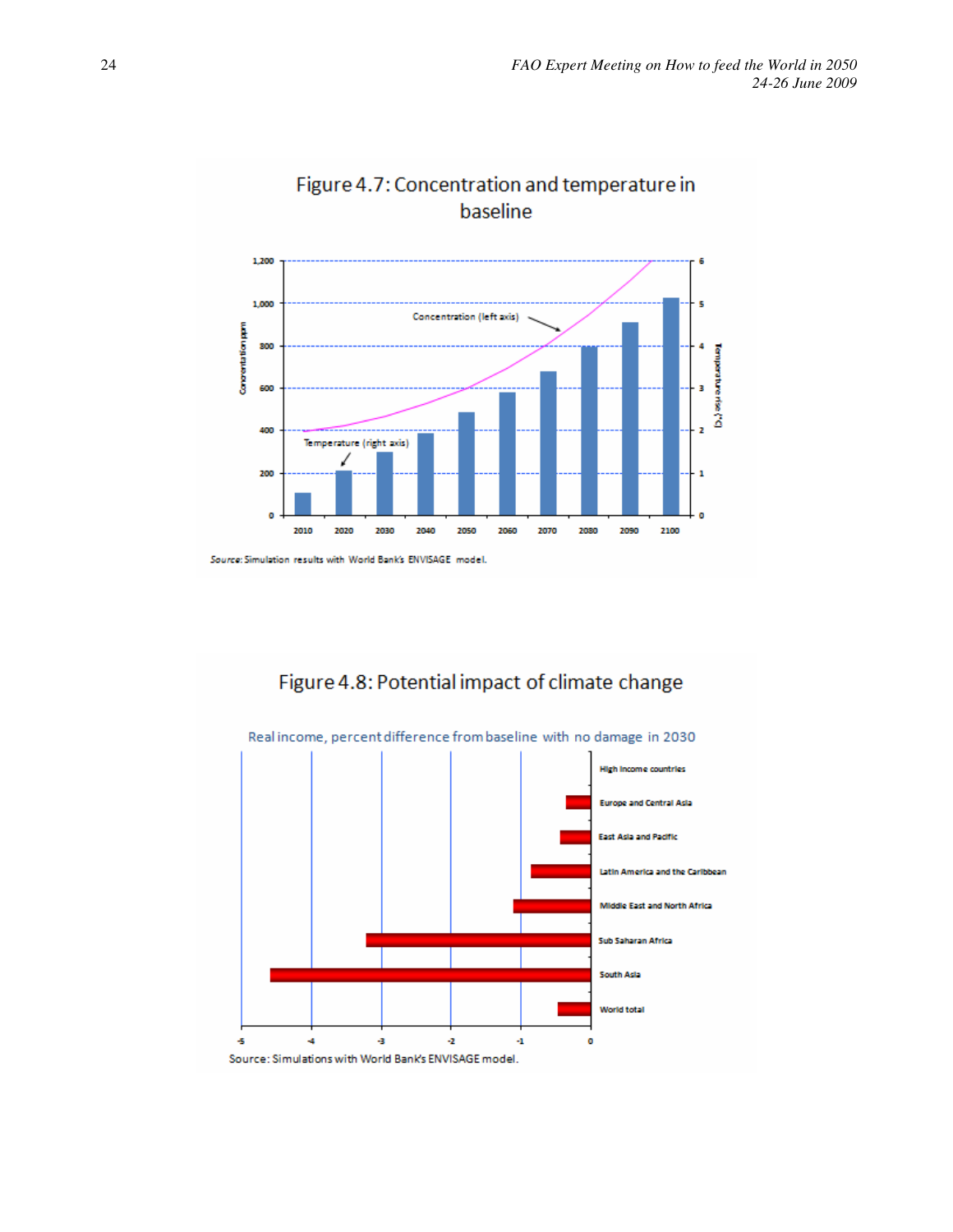

# Figure 6.1 Lorenz Dominance: Changes in the middle of the distribution

Source: Authors' calculations

Source: Authors' estimates

|                    |       |       | Dispersion | Convergence |
|--------------------|-------|-------|------------|-------------|
| Index              | 2005  | 2050  | Only       | Only        |
| Gini               | 0.697 | 0.616 | 0.701      | 0.616       |
| Theil              | 1.046 | 0.717 | 1.059      | 0.719       |
| Mean Log Deviation | 0.942 | 0.723 | 0.954      | 0.723       |

#### Table 6.1 Global Income Inequality

|                                 | Gini  |       | <b>Theil</b> |       | <b>Mean Log Dev</b> |       |
|---------------------------------|-------|-------|--------------|-------|---------------------|-------|
| Region                          | 2005  | 2050  | 2005         | 2050  | 2005                | 2050  |
| Developed Countries             | 0.394 | 0.378 | 0.270        | 0.245 | 0.277               | 0.257 |
| Developing Countries            | 0.552 | 0.588 | 0.623        | 0.664 | 0.529               | 0.629 |
| East Asia and the Pacific       | 0.421 | 0.479 | 0.311        | 0.399 | 0.293               | 0.411 |
| Eastern Europe and Central Asia | 0.394 | 0.513 | 0.257        | 0.441 | 0.280               | 0.490 |
| Latin America and the Caribbean | 0.599 | 0.605 | 0.714        | 0.707 | 0.699               | 0.719 |
| Middle East and North Africa    | 0.399 | 0.405 | 0.284        | 0.298 | 0.261               | 0.271 |
| South Asia                      | 0.297 | 0.326 | 0.156        | 0.183 | 0.141               | 0.176 |
| Sub Saharan Africa              | 0.495 | 0.488 | 0.499        | 0.481 | 0.425               | 0.410 |

Data source: Authors' estimates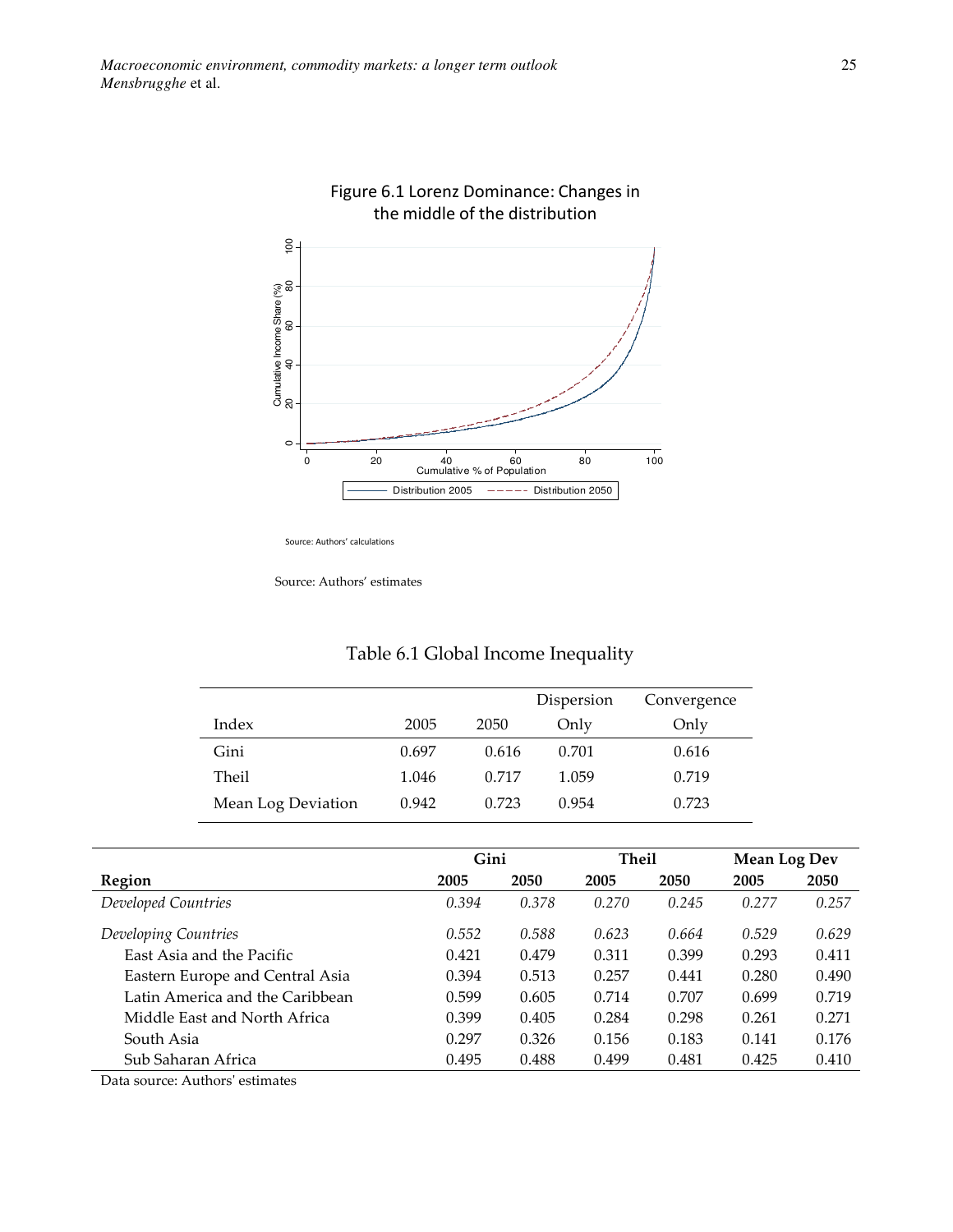

Figure 6.2 Global Income Inequality reduction, while…

Source: Authors' calculations



Figure 6.3 Within-region income inequality on the rise

Source: Authors' calculations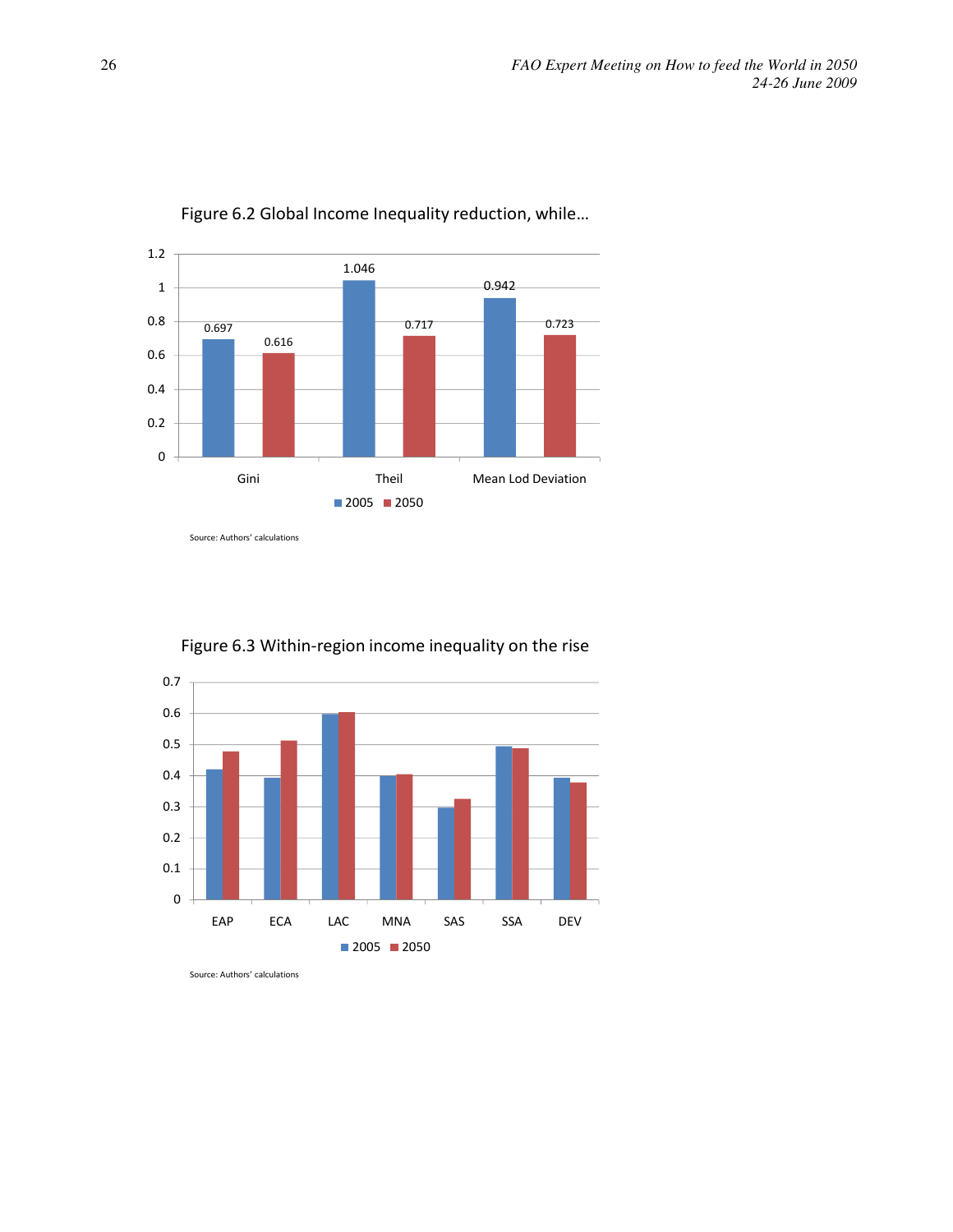

Figure 6.4 Income distribution in 2005 and 2050: Reduction of absolute poverty

Figure 6.5 Reduction in absolute vs relative poverty



Source: Authors' calculations

Relative Poverty Measured as Ravallion and Chen (2009) "Weakly Relative Poverty"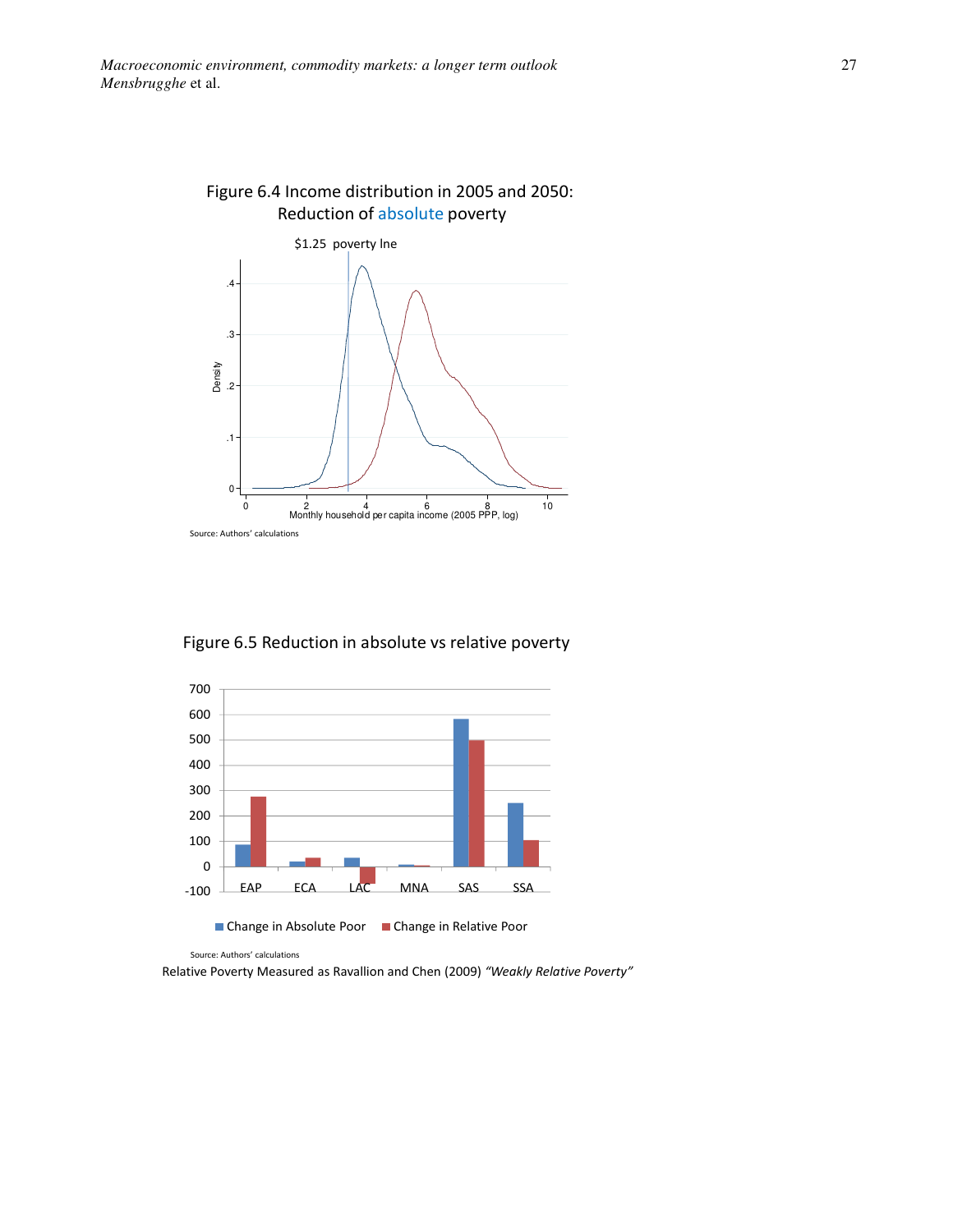| Table 6.2 Poverty Estimates     |                                      |                |                   |                                |                |                   |  |
|---------------------------------|--------------------------------------|----------------|-------------------|--------------------------------|----------------|-------------------|--|
|                                 | <b>Absolute Poverty (\$1.25 PPP)</b> |                |                   | <b>Weakly Relative Poverty</b> |                |                   |  |
|                                 | Head Count                           | Head count     | $-\Delta$ Poverty | Head Count                     | Head count     | $-\Delta$ Poverty |  |
|                                 | Index $(2005)$                       | Index $(2050)$ | Millions          | Index (2005)                   | Index $(2050)$ | Millions          |  |
| All Developing Countries        | 21.9                                 | 0.4            | 1,185             | 31.96                          | 12.4           | 843               |  |
| East Asia and the Pacific       | 15.8                                 | 0.0            | -87               | 30.4                           | 12.1           | 277               |  |
| Eastern Europe and Central Asia | 4.4                                  | 0.0            | 20                | 12.6                           | 5.5            | 35                |  |
| Latin America and the Caribbean | 8.1                                  | 1.0            | 35                | 33.3                           | 31.3           | (67)              |  |
| Middle East and North Africa    | 4.1                                  | 0.0            | 8                 | 19.0                           | 10.5           | 5                 |  |
| South Asia                      | 40.5                                 | 0.0            | 583               | 40.8                           | 4.0            | 499               |  |
| Sub Saharan Africa              | 51.7                                 | 2.8            | 252               | 55.5                           | 20.3           | 104               |  |

## $T_{\rm eff}$  1.1  $\epsilon$  6.2  $D_{\rm cross}$  that  $T_{\rm eff}$ .

Source: Authors' estimates

## Table 6.3 Composition of the Global Middle Class

| Region                            |                 | 2005       | 2050            |               |  |
|-----------------------------------|-----------------|------------|-----------------|---------------|--|
|                                   | <b>Millions</b> | $\%$       | <b>Millions</b> | $\frac{0}{0}$ |  |
| Developed Countries               | 190.8           | 33.0       | 27.1            | 4.3           |  |
| Developing Countries              | 260.2           | 6.4        | 2,117.3         | 29.7          |  |
| - East Asia and the Pacific       | 41.1            | 2.3        | 785.7           | 35.0          |  |
| - Eastern Europe and Central Asia | 85.9            | 19.7       | 117.9           | 30.5          |  |
| - Latin America and the Caribbean | 107.5           | 20.3       | 245.9           | 31.8          |  |
| - Middle East and North Africa    | 18.3            | 8.9        | 151.2           | 47.0          |  |
| - South Asia                      | 0.6             | ${}_{0.1}$ | 657.6           | 29.2          |  |
| - Sub Saharan Africa              | 6.8             | 1.3        | 159.1           | 16.6          |  |
| Total                             | 451.0           | 8.15       | 2,144.3         | 28.4          |  |

Source: Authors' estimates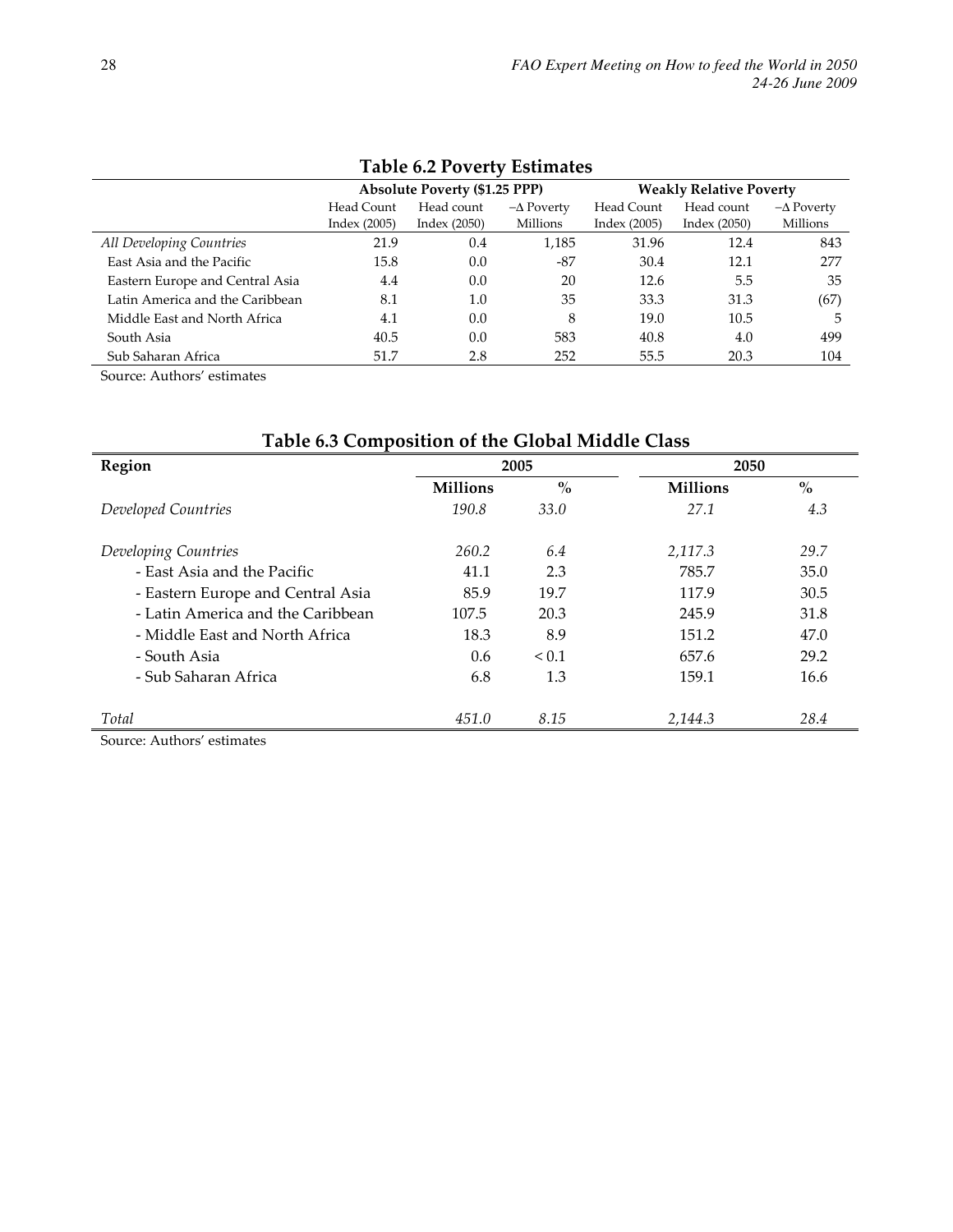#### **REFERENCES**

- Armington, Paul (1969). "A Theory of Demand for Products Distinguished by Place of Production," *IMF Staff Papers*, Vol. 16, pp. 159-178.
- Baffes, John (2009). "More on the Energy/non-Energy Commodity Price Link." *Applied Economics Letters*, forthcoming.
- Baffes, John (2007). "Oil Spills on other Commodities." *Resources Policy*, vol. 32, pp. 126-134.
- Borensztein, Eduardo and Carmen M. Reinhart (1984). "The Macroeconomic Determinants of Commodity Prices." *IMF Staff Papers*, vol. 41, pp. 236-261.
- Büyükşahin, Bahattin, Michael S. Haigh, and Michel A. Robe (2008). "Commodities and Equities: 'A Market of One'?" U.S. Commodity Futures Trading Commission, Washington, D.C.
- Bussolo, Maurizio, de Hoyos, Rafael, Medveded, Denis, and van der Mensbrugghe, Dominique (2007). "Global Growth and Distribution: Are China and India Reshaping the World?" *World Bank Policy Research Working Paper Series 4392*, Washington, D.C.
- Bussolo, Maurizio, de Hoyos, Rafael, and Medvedev, Denis (2008). "Economic Growth and Income Distribution: Linking Macroeconomic Models with Household Survey Data at the Global Level", *Background document for the Global Income Distribution Dynamics Tool*, The World Bank, Washington, D.C.
- CFTC, Commodities Futures Trading Commission (2008). "Interagency Task Force on Commodity Markets Releases Interim Report on Crude Oil." Washington, D.C., July 22.
- Cline, William R. (2007). *Global Warming and Agriculture: Impact Estimates by Country*, Center for Global Development and Peterson Institute for International Economics, Washington, DC.
- Coelli, Tim J. and D. S. Prasada Rao (2005). "Total factor productivity growth in agriculture: a Malmquist index analysis of 93 countries, 1980-2000." *Agricultural Economics*, International Association of Agricultural Economists, vol. 32(s1), pp. 115-134.
- Deaton, Angus (1999). "Commodity Prices and Growth in Africa." *Journal of Economic Perspectives*, vol. 13, pp. 23-40.
- Dickey, David and Wayne A. Fuller (1979). "Distribution of the Estimators for Time Series Regressions with Unit Roots." *Journal of the American Statistical Association*, vol. 74, pp. 427-431.
- Eckaus, Richard S. (2008). "The Oil Price Is a Speculative Bubarrele." Center for Energy and Environmental Policy Research Working Paper 08-007.
- FAO (2002). *Commodity Market Review 2001-02*. Rome: Food and Agriculture Organization of the United Nations.
- Gilbert, Christopher (2007). "Commodity Speculation and Commodity Investments." Revised version of the paper presented at the conference, *The Globalization of Primary Commodity Markets*, Stockholm, October 22-23.
- Gilbert, Christopher L. (1989). "The Impact of Exchange Rates and Developing Country Debt on Commodity Prices." *Economic Journal,* vol. 99, pp. 773-783.
- Hertel, Thomas W., editor (1997). *Global Trade Analysis: Modeling and Applications*, Cambridge University Press, New York.
- Holtham, Gerald H. (1988). "Modeling Commodity Prices in a World Macroeconomic Model." In *International Commodity Market Models and Policy Analysis*, ed. Orhan Guvenen. Boston: Kluwer Academic Publishers.
- Houthakker, Hendrik S. (1975). "Comments and Discussion on 'The 1972-75 Commodity Boom' by Richard N. Cooper and Robert Z. Lawrence." *Brookings Papers on Economic Activity*, vol. 3, pp. 718-720.
- IPCC (2007). *Climate Change 2007: Mitigation of Climate Change. Contribution of Working Group III to the Fourth Assessment Report of the Intergovernmental Panel on Climate Change* [B. Metz, O.R. Davidson, P.R. Bosch, R. Dave, L.A. Meyer (eds)], Cambridge University Press, Cambridge, UK and New York, NY.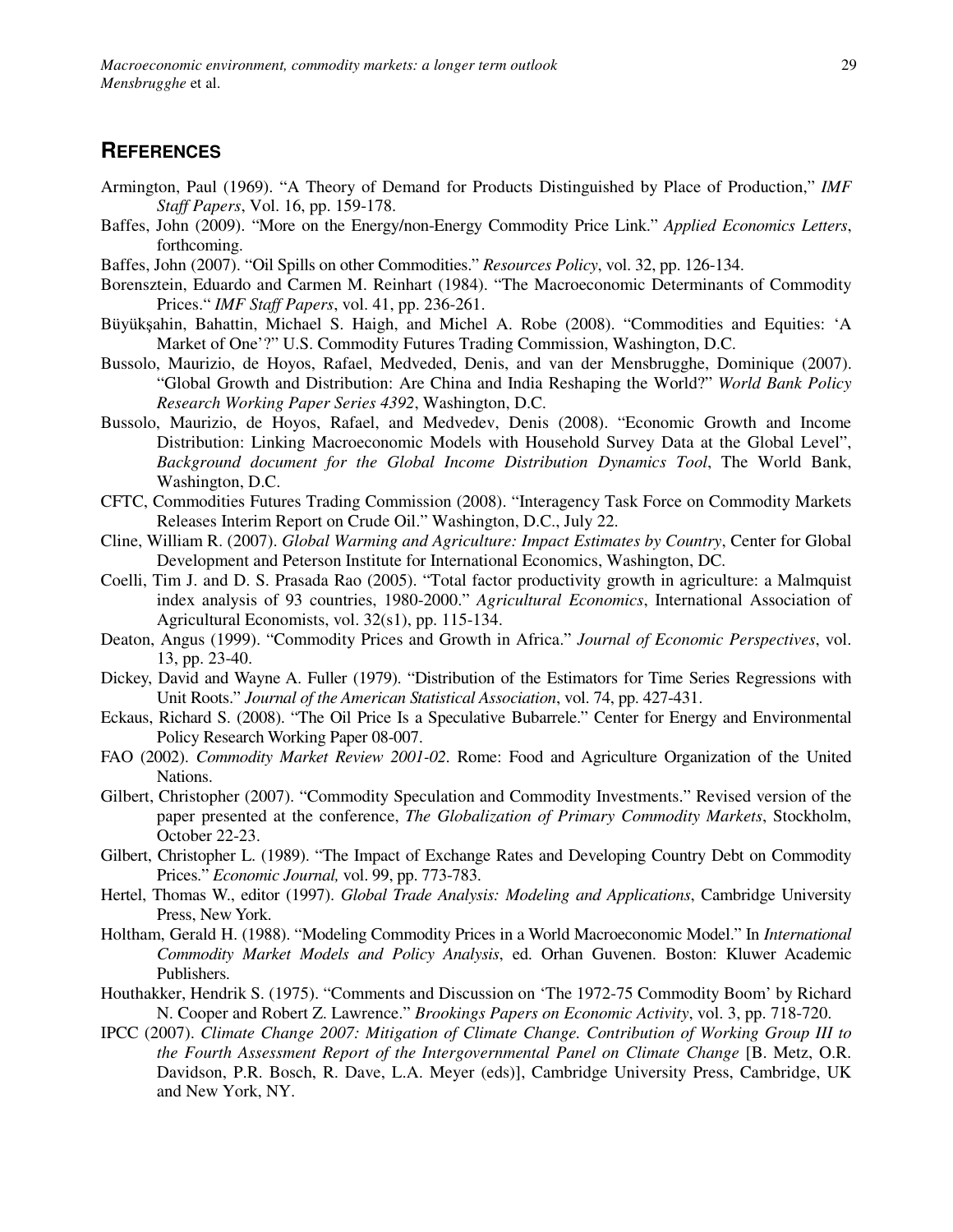- Lluch, Constantino (1973). "The Extended Linear Expenditure System," *European Economic Review*, Vol. 4, pp. 21-32.
- Masters, Michael W. (2008). "Testimony before the Committee of Homeland Security and Government Affairs." United States Senate, Washington, D.C., May 20.
- Nordhaus, William (2008). *A Question of Balance: Weighing the Options on Global Warming Policies*, Yale University Press, New Haven, CT.
- Ravallion, Martin and Chen, Shaohua (2009). "Weakly Relative Poverty." *World Bank Policy Research Working Paper Series No. 4844*, Washington, D.C.
- Rimmer, Maureen T. and Alan A. Powell (1996). "An implicitly additive demand system," *Applied Economics*, 28, pp. 1613-1622.
- Soros, George (2008). "Testimony before the U.S. Senate Commerce Committee Oversight: Hearing on FTC Advanced Rulemaking on Oil Market Manipulation." Washington, D.C., June 3. <http://www.georgesoros.com/files/SorosFinalTestimony.pdf>
- Spraos, John (1980). "The Statistical Debate on the Net Barter Terms of Trade between Primary Commodities and Manufactures." *Economic Journal*, vol. 90, pp. 107-128.
- Plastina, Alejandro (2008). "Speculation and Cotton Prices." *Cotton: Review of the World Situation*, International Cotton Advisory Committee, vol. 61, pp. 8-12.
- Radetzki, Marian (2008). *A Handbook of Primary Commodities in the Global Economy*. Cambridge University Press, UK.
- van der Mensbrugghe, Dominique (2009), "The ENVironmental Impact and Sustainability Applied General Equilibrium (ENVISAGE) Model." *Mimeo*, The World Bank, Washington, DC.
- World Bank (2009). *Global Economic Prospects: Commodities at the Crossroads*. Washington D.C.
- World Bank (various issues). Commodity price data. Development Prospects Group. Washington D.C.
- Wray, Randall L. (2008). "The Commodities Market Bubble: Money Manager Capitalism and the Financialization of Commodities." *Public Policy Brief 96*. The Levy Economics Institute of Bard College.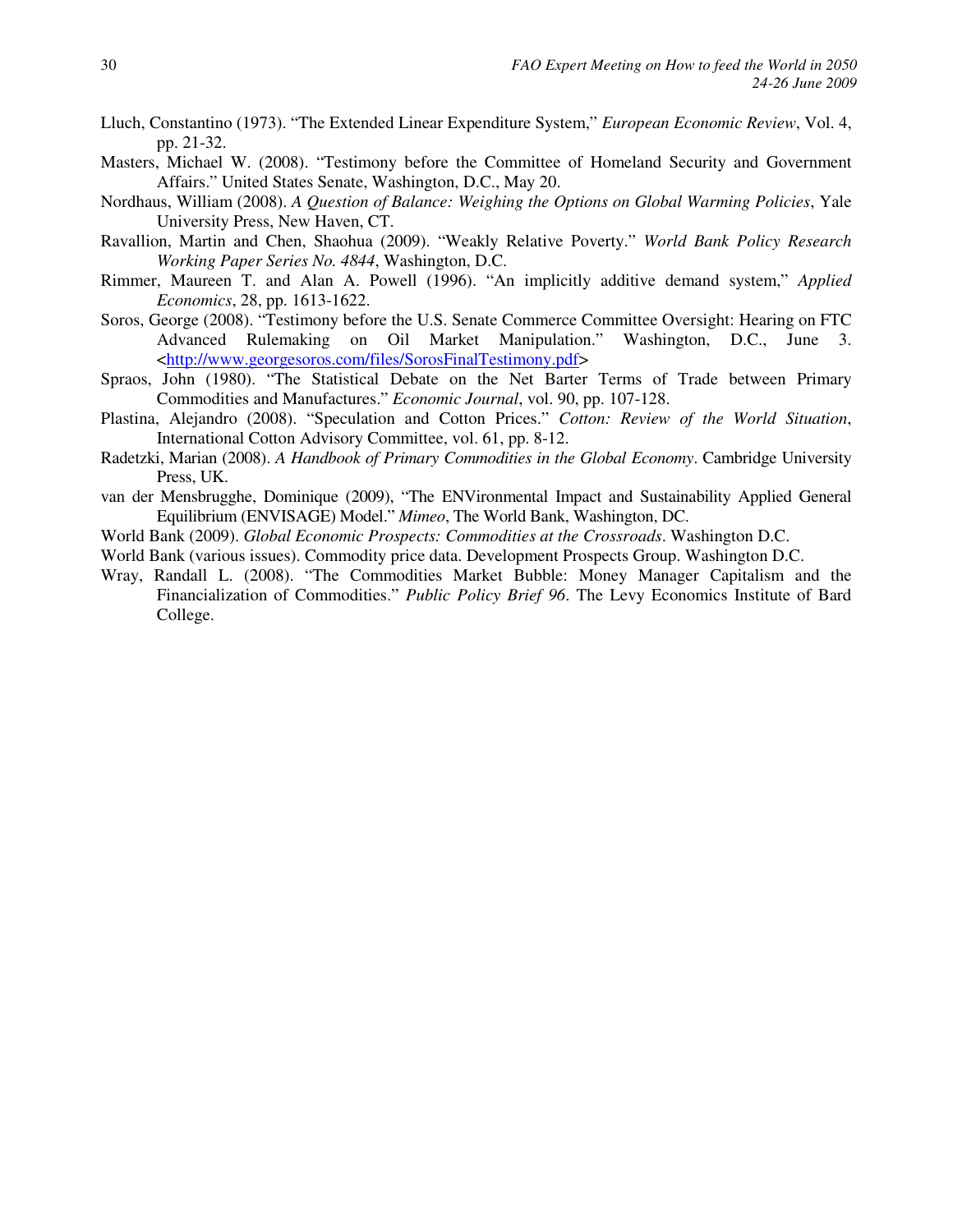#### **APPENDIX 1: THE MODEL USED FOR THE CLIMATE CHANGE SIMULATIONS**

The quantitative analysis of the climate change section of this paper relies extensively on the World Bank's dynamic global computable general equilibrium model, ENVISAGE (ENVironmental Impact and Sustainability Applied General Equilibrium Model; See van der Mensbrugghe 2009). Underlying the model is the 2004-based Release 7 of the GTAP database that divides the world economy into 113 countries/regions (of which 95 are countries) and 57 commodities (More on the GTAP data can be found at www.gtap.org). For modeling purposes the underlying database is typically aggregated to a more manageable set of regions and sectors with a focused selection of both depending on the objectives of the particular study. In the case of the current study the focus has been on the agriculture and food sectors, but energy as well to capture the emergence of biofuels and the linkage between energy and agriculture. ENVISAGE has been designed for climate change studies and therefore the standard GTAP data is supplemented by several satellite accounts. These satellite accounts include energy data in volume, carbon emissions linked to the burning of fossil fuels, and emissions from the other Kyoto greenhouse gases, i.e. methane  $(CH_4)$ , nitrous oxides  $(N_2O)$ , and the fluorinated gases (F-gases). Both methane and nitrous oxides are linked to agricultural production. The other GHG differ from carbon emissions. First, they have a more exhaustive set of drivers since they can be associated with all intermediate inputs, not simply fossil fuels, as well as factor inputs (for example land in the case methane generated by the production of rice) and output. Second, there exist abatement technologies that are more complex than in the case of fossil fuel-based carbon emissions. With current technologies, the latter can only be abated by either lowering consumption of fossil fuels or substitution into lower- or zeroemission fuels. In the case of the other GHG, abatement technologies may exist that involve different production methods, though presumably at a higher cost.

Separately, we have supplemented the GTAP data with a more exhaustive set of electricity activities splitting the single GTAP electricity sector into five production activities that include coal fired, oil and gas fired, nuclear, hydro-electric and other (including all existing renewables). For long-term scenario analysis we also introduce several new energy technologies that initially have low penetration, but that under certain circumstances could potentially replace conventional technologies. These new technologies include first and second generation biofuels as potential substitutes in the transport sector, and coal and gas carbon capture and storage (CCS) in the power sector.

In most respects ENVISAGE is a rather classical recursive dynamic global CGE with a time horizon spanning 2004-2100. Production is based on the capital-labor substitution with capital and energy nearcomplements in the short-term and substitutes in the longer-term. A vintage production structure is employed that allows for partial capital mobility across sectors in the short-term, or a putty-semi-putty technology. Vintage capital is associated with lower production flexibility, whereas new capital is more flexible thus aggregate flexibility depends on the share of vintage capital in total capital, with greater flexibility associated with those economies with the highest savings rate. Factor payments accrue to a single representative household in each region and the latter allocates income between savings and expenditures on goods and services. The model allows for significant flexibility in specifying consumer demand. The top level utility function can be specified using one of three demand systems—constant difference in elasticities (CDE, Hertel, 1997), extended linear expenditure system (ELES, Lluch, 1973), and (AIDADS, Rimmer and Powell, 1996). The top level utility function can be specified at a different commodity aggregation than production. A transition matrix—that allows for commodity substitution—converts consumer goods to produced goods. Energy demand is specified as a single bundle for each agent in the economy. Energy demand is then split into demand for specific types of energy using a nested CES structure. Trade is specified using the ubiquitous Armington assumption (Armington, 1969)—though the model allows for homogeneous commodities as well. Government plays a relatively passive role—collecting taxes and spending on goods and services. The government's fiscal balance is fixed in any given year (and declines towards 0 from its initial position by 2015), and the household direct tax schedule shifts to achieve the fiscal target (The base year imbalance converges towards zero at some later date currently set at 2015.). The latter implies that